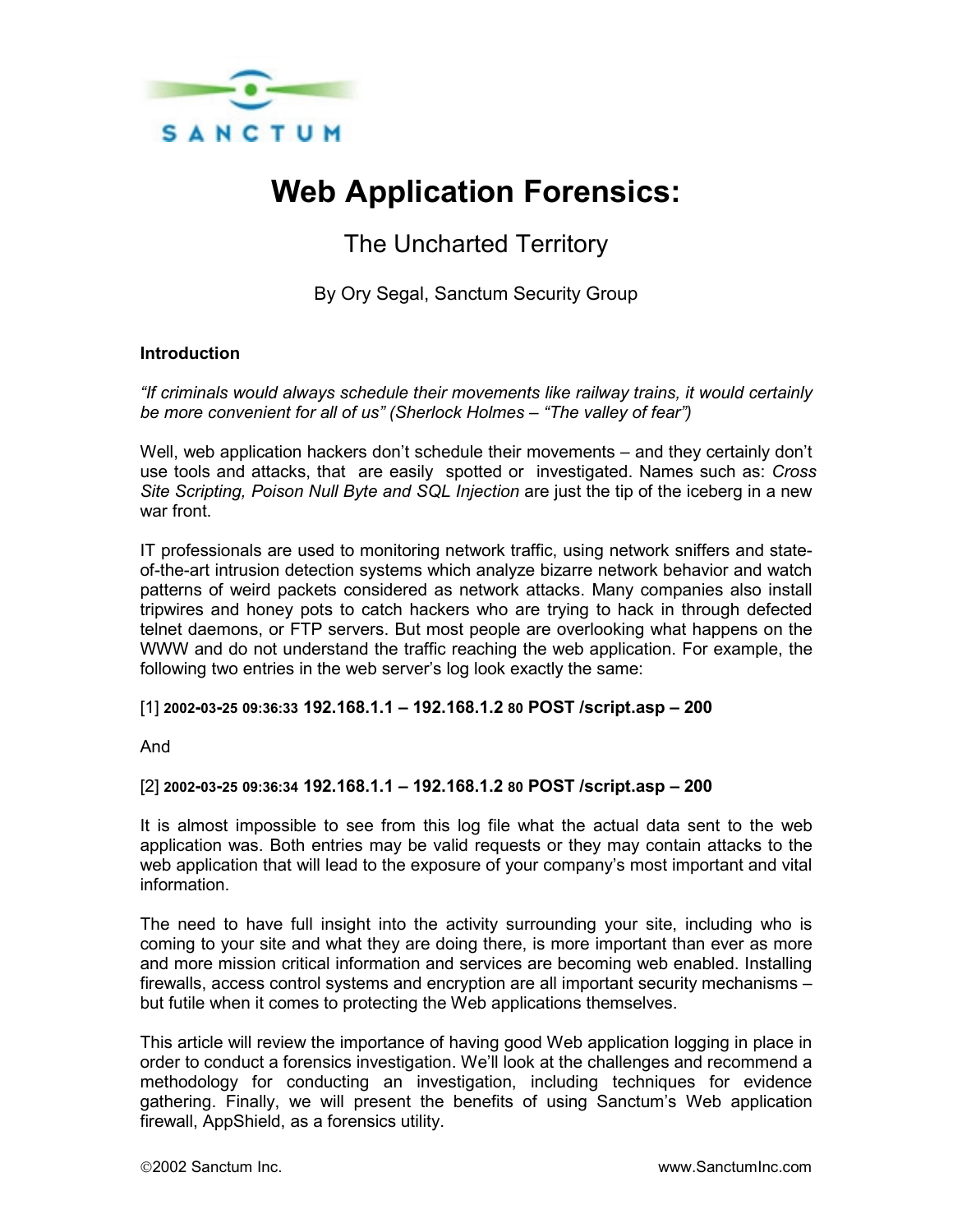

#### **The Challenge**

In order to discover and understand an attempted web application attack, we first need to gather all the clues from the crime scene. Collecting these "digital fingerprints" left by the reckless hacker requires that **all** of the following data fields are available, for every HTTP request:

- Date
- Time
- Client IP Address
- HTTP Method
- URI
- HTTP Query
- A Full Set of HTTP headers
- The full request body

Some of this data can be extracted from files such as the web server or application server log files, but unfortunately, the most crucial data is unavailable through these sources. Most web and application servers do not grant access to HTTP information such as the full set of HTTP headers and the request body. Without those fields many log entries look alike, and the person conducting the forensics will not be able to distinguish between valid requests and lethal web application attacks.

A simple example is the "invisible data in POST request" problem, mentioned in this paper's introduction. Let's take a look at a simple HTML form:

<FORM METHOD=POST ACTION="/cgi-bin/script.cgi"> <INPUT TYPE=HIDDEN NAME="template" VALUE="tempFile.html"> <INPUT TYPE=TEXT NAME="user" VALUE="enter username here"> <INPUT TYPE=PASSWORD NAME="pass" VALUE=""> <INPUT TYPE=SUBMIT VALUE="submit">

….

Now, let's take a look at the request made for this form through 3 different views. The first two are extracted from log files of Microsoft IIS/5.0 and Apache 1.3.24, and the last one will be the actual request:

#### [**Microsoft IIS/5.0 log file**]:

2002-05-05 13:24:45 192.168.1.1 – 192.168.1.2 80 POST /cgi-bin/script.pl - 200 381 322 192.168.1.2 Mozilla/4.7+[en]+(WinNT;+I) - -

### [**Apache log file**]:

192.168.1.1 - - [05/May/2002:16:21:53 +0300] "POST /cgi-bin/script.pl HTTP/1.0" 200 150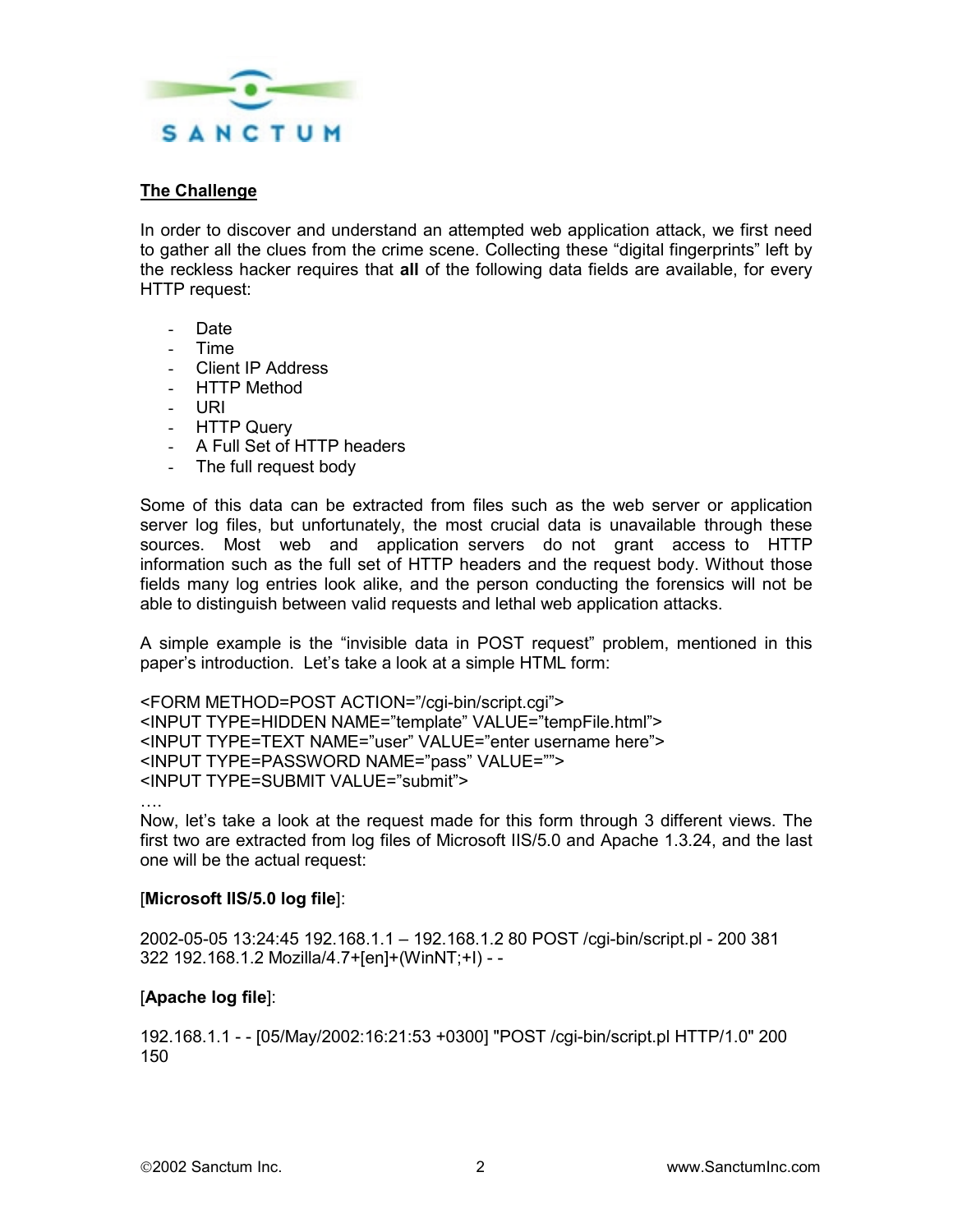

[**Actual request]:**

POST /cgi-bin/script.pl HTTP/1.0 Host: localhost User-Agent: Mozilla/4.7 [en] (WinNT; I) Accept: image/gif, image/x-xbitmap, image/jpeg, image/pjpeg, image/png, \*/\* Accept-Encoding: gzip Accept-Language: en Accept-Charset: iso-8859-1,\*,utf-8 Content-length: 60

template=../../../../../boot.ini%00.html&user=test&pass=test

As seen, the most important data does not exist in the web servers' logs. Any attempt to conduct a web application forensics investigation on this site, will surely fail to recognize that this request is a "Poison null byte" attack, which successfully retrieves the "boot.ini" file.

Our next example demonstrates the lack of HTTP headers logging, which is another problem that exists in web server log files. This example involves a famous Microsoft IIS/5.0 attack. Specifically, the "Translate: f" source code disclosure attack. By appending a "\" character to a request for a server side script, and adding an HTTP header with the value "Translate: f", any attacker can retrieve the source code of server side scripts, such as ASP scripts. Obtaining the source code of server side scripts grants the attacker deeper knowledge of the logic behind the web application. This knowledge helps the attacker to develop further attacks, which are by far more dangerous.

### [**Actual request]**

GET /login.asp\ HTTP/1.0 Host: 192.168.1.2:80 Accept: \*/\* Accept-Language: en-us User-Agent: Mozilla/4.0 (compatible; MSIE 5.5; Windows NT 5.0) Content-Type: application/x-www-form-urlencoded Translate: f

### [**Microsoft IIS/5.0 log file**]:

2002-05-05 13:43:55 192.168.1.1-192.168.1.2 80 GET /login.asp\ - 200 179 212 192.168.1.2:80 Mozilla/4.0+(compatible;+MSIE+5.5;+Windows+NT+5.0) - -

In this case, the log file created by the Microsoft IIS server does not include the complete set of HTTP headers. Thus, the attack looks just like a simple mistake in a perfectly valid HTTP request.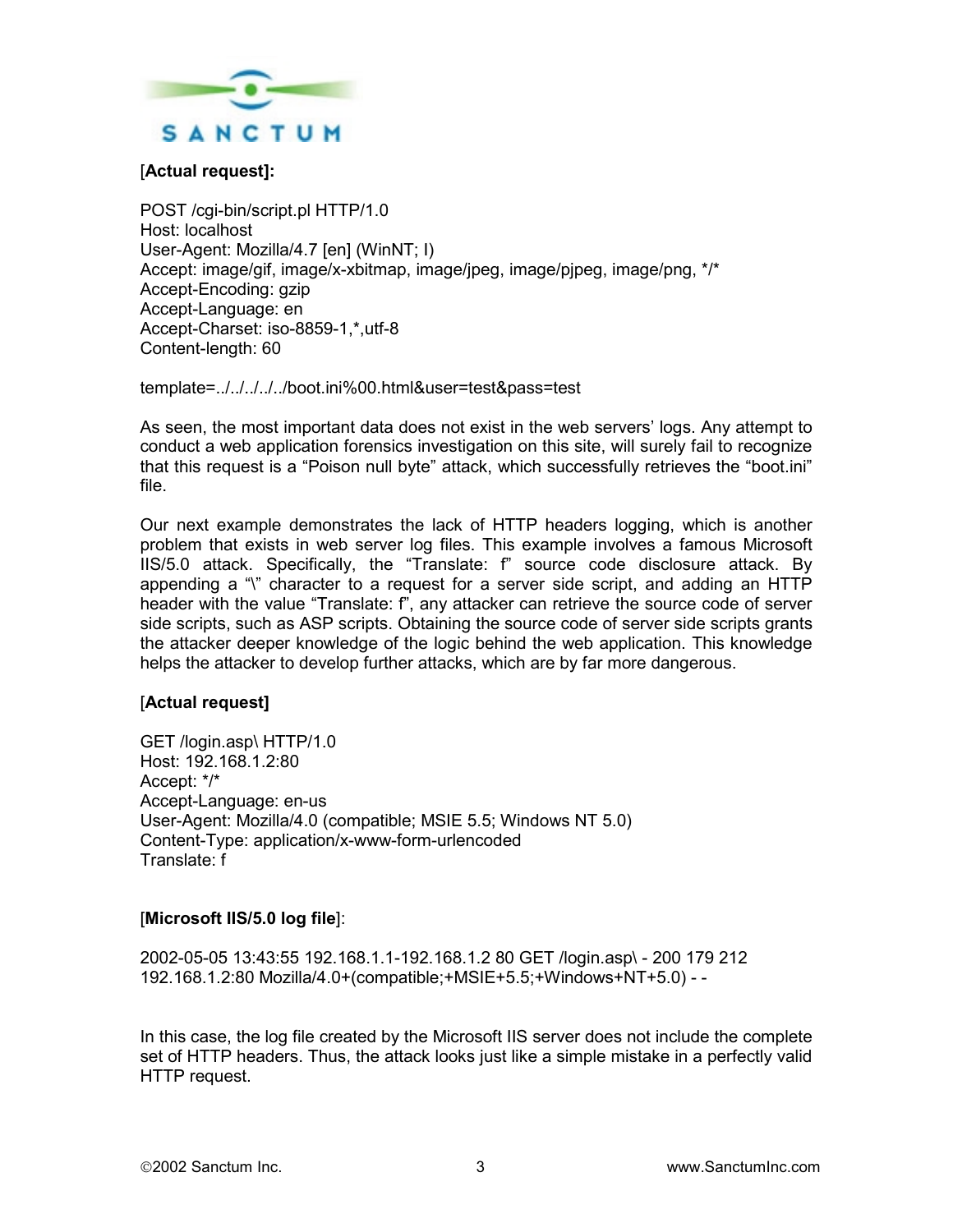

The above examples are just drops in a sea of problems which auditors face when trying to extract important information needed to conduct a web application forensics investigation. We will examine solutions for these problems later in this paper.

#### **Web Application Forensics – Methodology and Practice**

*"Following a standard methodology is crucial to successful and effective computer forensics. Just as professional programmers use a thorough programming methodology, computer forensic professionals should use a thorough investigative methodology"*  (Jim McMillian, "Importance of a Standard Methodology in Computer Forensics." May 2000)

In order to conduct a thorough analysis of the hacking attempt, it is suggested that the investigator follow the *methodology* steps outlined here:

- 1. Protect the web application (could be several servers) during forensics examination from any possible alteration or data corruption.
- 2. Discover all files needed for the forensics investigation. This includes:
	- a. Web server(s) and application server(s) logs
	- b. Server side scripts which are used by the web application
	- c. Web server(s) and application server(s) configuration files
	- d. Any  $3^{rd}$ , party installed software logs and vital files.
	- e. Operating system logs and vital system files

Remember that the files may be spread over several computer systems, which together comprise the web application.

- 3. Analyze the collected data; try to create an exact chain of events. (techniques will be explained later)
- 4. Summarize findings, and make a log of all files and data extracted from the web application.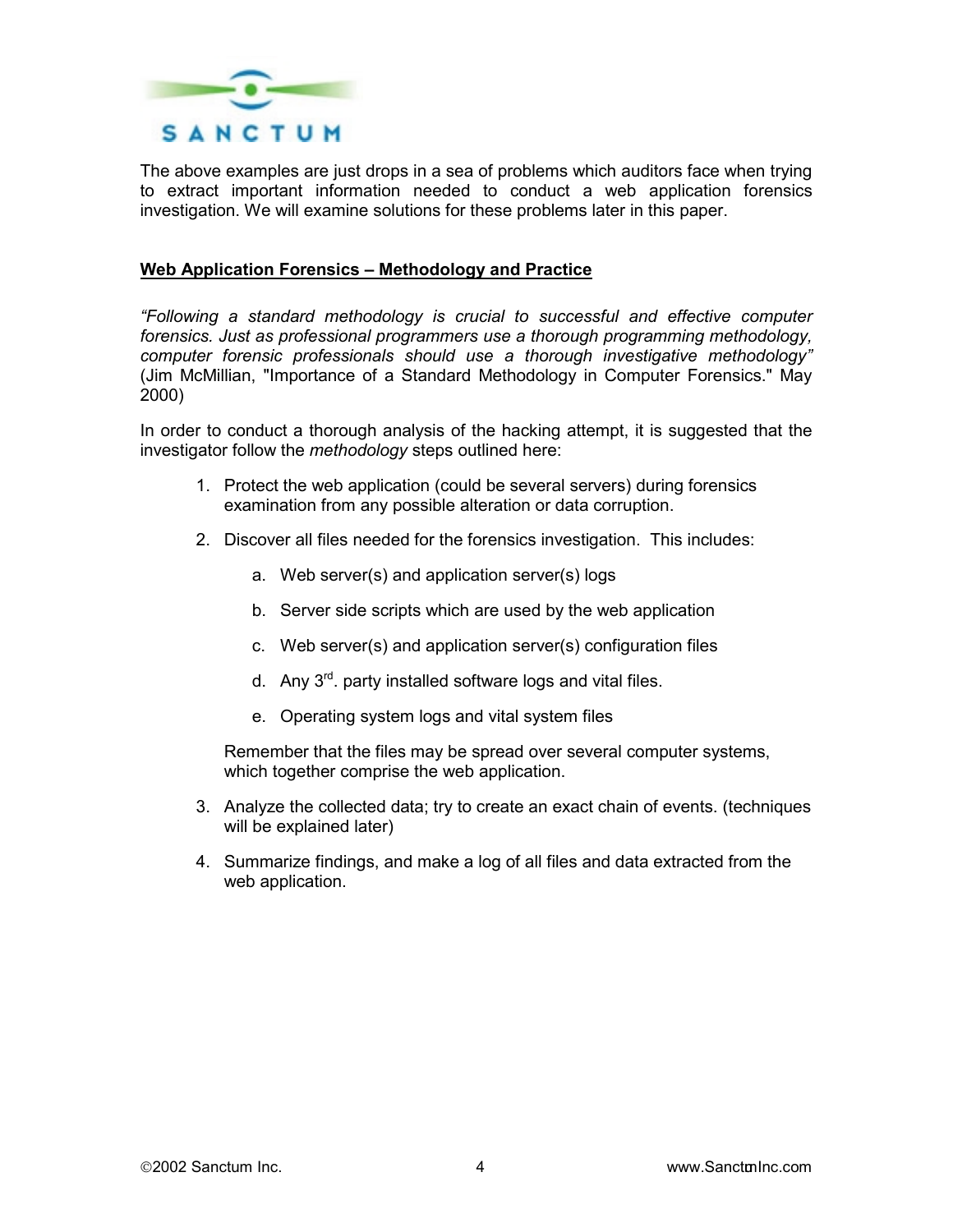

Once this is understood, the following *practices* should be followed to ensure a comprehensive forensics procedure can take place:

- Log file protection: As we have seen earlier in this paper, web application forensics is based mainly on log files and the integrity of the data they contain. It is highly recommended that you **protect your log files,** as any serious hacker will try to manipulate them. There are several ways to protect the logs, such as:
	- a. Setting the proper permissions to the log files
	- *b.* Keeping the log files out of the hacker's reach. This can be done by using some sort of back up utility, which will save the log files on a remote server. (The back up routine should run in short time intervals)
	- *c.* Using some sort of checksum in order to verify the log files integrity
- Collecting the evidence: If your web or application server does not include the important log file entry fields needed for conducting the forensics investigation, you should use a third party utility which does. We will see in the last section of this paper, how Sanctum's AppShield logging facilities can be used to retrieve this information easily and efficiently.
- Divide and Conquer: During the investigation, try to divide the log file according to user sessions, e.g. if you are using some sort of a session token, for example a cookie, try to group log entries according to the token. The grouping will give you better understanding of the session flow and timeline, and will remove noise created by other users in the log file. After the grouping is done, you are left with clusters of requests grouped according to the user or the originating IP address. Each cluster is organized internally according to the time that the request was made. The organized cluster describes the "User session flow".
- Digital fingerprints powder: Many attacks use 'suspicious characters', also referred to as 'hazardous characters', which are easily spotted in the log files by the human eye, and sometimes by intrusion detection systems. Hackers often use anti-IDS techniques in order to cover the tracks made by the attacks. These techniques involve encoding of the suspicious characters using URL-encoding, or other types of encoding, which are supported by the web or application server (such as overlong UTF-8 – Unicode). It is highly recommended that you use some sort of decoding script ('digital fingerprints powder') in order to help you with the reading of the log file. But, you must remember that you should not decode unreadable characters such as:  $\lambda$ t  $\lambda$ n  $\Omega$  and so on. They are much more easily read in their encoded form – e.g. %09, %0d%0a and %00 respectively.
- Intended application flow: Although it should not be considered reliable, the HTTP "Referer" header may sometimes help to verify that a user was following the intended application flow. For example, if the first page in the web application is /login.asp and right after it, the user is directed to the /account.asp page, when you see a request in the log file for /account.asp with the HTTP "Referer" header set to something else than "/login.asp" – you should be alerted.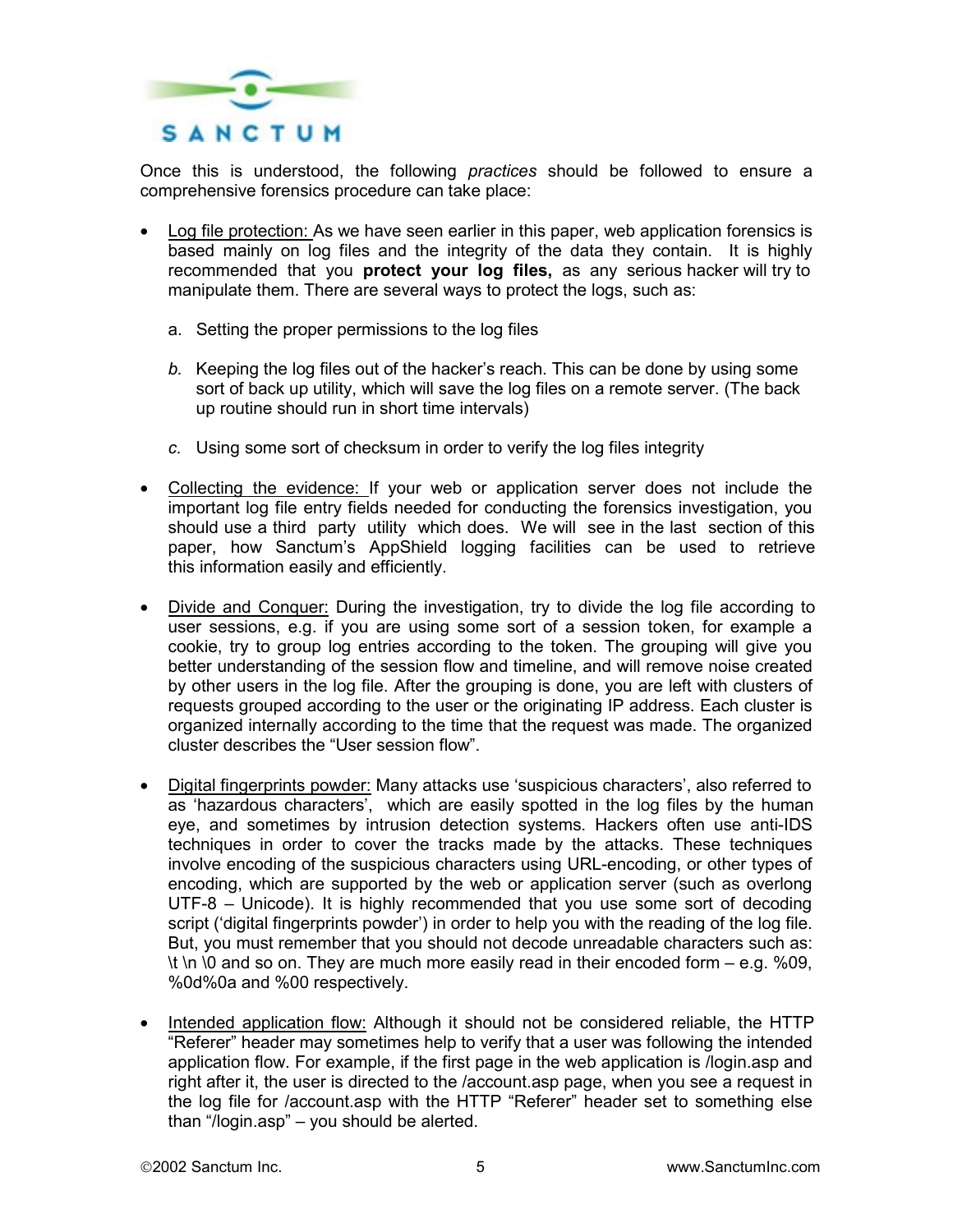

**Note:** the HTTP "Referer" header should not be used as a security measure! A request lacking a "Referer" or containing a bogus one should alert your attention. A request containing a 'valid' value *should not* be considered safe, because HTTP headers are easily spoofed.

• Finding the digital fingerprints: several articles have been written which describe the fingerprints and patterns left by web application hacking attempts. For example, "*Fingerprinting port 80 attacks: a look into web server, and web application attack signatures*" By Zenomorph http://www.cgisecurity.com/papers/fingerprint-port80.txt. It is out of the scope of this paper to try and name all of the attack patterns, but it is very easy to form a basic thumb rule, which describes most of them.

When looking in the log files, any of the following patterns should alert your attention:

- Special characters (E.g. Meta-Characters such as null byte, pipe '|' and any string terminating characters such as quote or apostrophe)
- **Bizarre or irregular HTTP Methods (E.g. PROPFIND, HEAD, PUT)**
- Binary utilities (E.g. cmd.exe in Win32 systems, or /bin/ls in Unix systems)
- Vital system files (E.g. the SAM file in Win32 systems, or /etc/passwd in Unix systems)
- **-** Any files outside the web application directory
- **-** Any files outside the virtual web server root
- Rapid/Massive requests to CGI scripts. This is usually the case when hackers use CGI scanning automated utilities.
- **Extremely long requests (E.g. buffer overflow attempts GET /AAAAAAA......)**

#### **Using AppShield for Web Application Forensics**

Sanctum's AppShield software is a Web Application Firewall built on a security proxy architecture that enforces a positive security model blocking any type of application manipulation. It is an active system that monitors and responds to any unusual or unauthorized behavior anywhere within a site, blocking attacks before they can reach the site. The web application security provided by AppShield ensures that Web applications (both the application and web logic) can only be used the way they were intended by the developer (i.e. intended application flow). Any attempt at manipulating them is directly blocked, preventing the unauthorized use of an e-Business' resources or customer information. Even un-patched and insecure systems are made secure by AppShield allowing site owners to perform security patching with regularly scheduled maintenance. Most importantly, AppShield does not require any patches or signature files to stay up to date (i.e. you do not need to update AppShield with new patterns of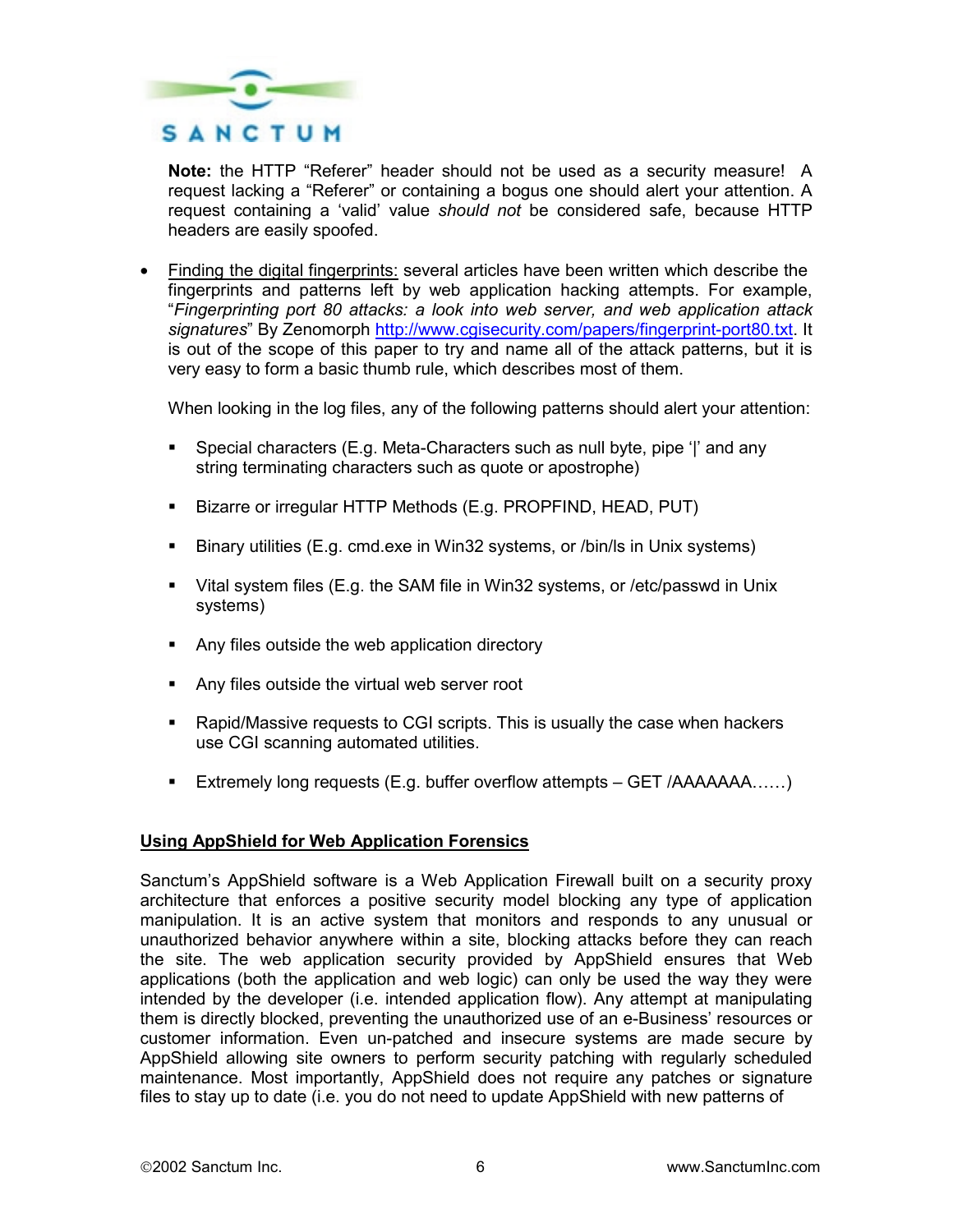

**S A N C T U M**<br>attacks), so the unpredictable and costly cycle of security vulnerabilities and patching is broken once and for all.

AppShield includes many logging features which add a great value to web application forensics. Here are some examples:

1. AppShield's **Log Viewer** is easy to use. Any attempt to manipulate the web application is easily found in the logs –when you get to the crime scene just request the evidence that AppShield has already collected for you. The data can be presented and analyzed in a variety of formats based on the investigator or auditor's preference and requirements.

|                           |               | Transaction  |                          | $\blacktriangledown$ |                                               | 86<br>$^{\circ}$ |                     |            | # Records: | 9440        |
|---------------------------|---------------|--------------|--------------------------|----------------------|-----------------------------------------------|------------------|---------------------|------------|------------|-------------|
|                           |               |              | $\pmb{\ast}$             | Time                 | Description                                   | Host             | URL                 | URL Params | Source IP  | Source Po - |
| $\equiv$<br><b>Status</b> |               |              | 9418                     | 04/07/2002 11:16:17  | 5- Request is allowed by a rule               |                  |                     |            | 10.1.1.78  | 5169        |
|                           |               |              | 9419                     | 04/07/2002 11:21:18  | 5- Request is allowed by a rule               |                  |                     |            | 10.1.1.78  | 5175        |
|                           |               |              | 9420                     | 04/07/2002 11:26:21  | 5- Request is allowed by a rule               |                  |                     |            | 10.1.1.78  | 5196        |
| $\mathbb{Z}$              |               |              | 9421                     | 04/07/2002 11:31:22  | 5- Request is allowed by a rule               |                  |                     |            | 10.1.1.78  | 5221        |
|                           |               |              | 9422                     | 04/07/2002 11:36:24  | 5- Request is allowed by a rule               |                  |                     |            | 10.1.1.78  | 5233        |
|                           |               |              | 9423                     | 04/07/2002 11:41:25  | 5- Request is allowed by a rule               |                  |                     |            | 10.1.1.78  | 5251        |
|                           |               |              | 9424                     | 04/07/2002 11:46:26  | 5- Request is allowed by a rule               |                  |                     |            | 10.1.1.78  | 5280        |
|                           |               |              | 9425                     | 04/07/2002 11:51:26  | 5- Request is allowed by a rule               |                  |                     |            | 10.1.1.78  | 5295        |
|                           |               |              | 9426                     | 04/07/2002 11:56:27  | 5- Request is allowed by a rule               |                  |                     |            | 10.1.1.78  | 5311        |
|                           |               |              | 9427                     | 04/07/2002 12:01:27  | 5- Request is allowed by a rule               |                  |                     |            | 10.1.1.78  | 5321        |
|                           |               |              | 9428                     | 04/07/2002 12:06:28  | 5- Request is allowed by a rule               |                  |                     |            | 10.1.1.78  | 5337        |
|                           |               |              | 9429                     | 04/07/2002 12:11:28  | 5- Request is allowed by a rule               |                  |                     |            | 10.1.1.78  | 5340        |
|                           |               |              | 9430                     | 04/07/2002 12:16:29  | 5- Request is allowed by a rule               |                  |                     |            | 10.1.1.78  | 5348        |
|                           |               |              | 9431                     | 04/07/2002 12:21:29  | 5- Request is allowed by a rule               |                  |                     |            | 10.1.1.78  | 5351        |
|                           |               |              | 9432                     | 04/07/2002 12:26:30  | 5- Request is allowed by a rule               |                  |                     |            | 10.1.1.78  | 5355        |
|                           | ⚠             | $^\circledR$ | 9433                     | 04/07/2002 12:27:41  | 24-Request is denied due to illegal host      | 10.1.1.78        |                     |            | 10.1.1.52  | 1545        |
|                           | $\triangle$   | $_{\odot}$   | 9434                     | 04/07/2002 12:27:59  | 24- Request is denied due to illegal host     | 10.1.1.78        |                     |            | 10.1.1.52  | 1546        |
|                           |               |              | 9435                     | 04/07/2002 12:28:05  | 5- Request is allowed by a rule               |                  |                     |            | 10.1.1.52  | 1547        |
|                           |               | $\bigcirc$   | 9436                     | 04/07/2002 12:28:19  | 5- Request is allowed by a rule               |                  |                     |            | 10.1.1.52  | 1548        |
|                           | $\triangle$   | $\bigcirc$   | 9437                     | 04/07/2002 12:30:21  | 24- Request is denied due to illegal host     | 10.1.1.78        | /mytest.asp\        |            | 10.1.1.52  | 1549        |
|                           |               |              | 9438                     | 04/07/2002 12:31:30  | 5- Request is allowed by a rule               |                  |                     |            | 10.1.1.78  | 5367        |
|                           | ⚠             | $\bigcirc$   | 9439                     | 04/07/2002 12:31:41  | 24-Request is denied due to illegal host      | 10.1.1.78        | /cgi-bin/script.pl\ |            | 10.1.1.52  | 1551        |
|                           | Δ             |              | 9440<br>$\boldsymbol{R}$ | 04/07/2002 12:31:47  | 20 - Request is denied since requested URL is |                  | cgi-bin/script.pl.  |            | 10.1.1.52  | 1552        |
|                           |               |              |                          |                      |                                               |                  |                     |            |            |             |
|                           | $\vert \vert$ |              |                          |                      |                                               |                  |                     |            |            |             |
|                           |               |              |                          |                      |                                               | Next             | Previous            | Start Auto | Update     |             |
|                           |               |              |                          |                      |                                               |                  |                     |            |            | Help        |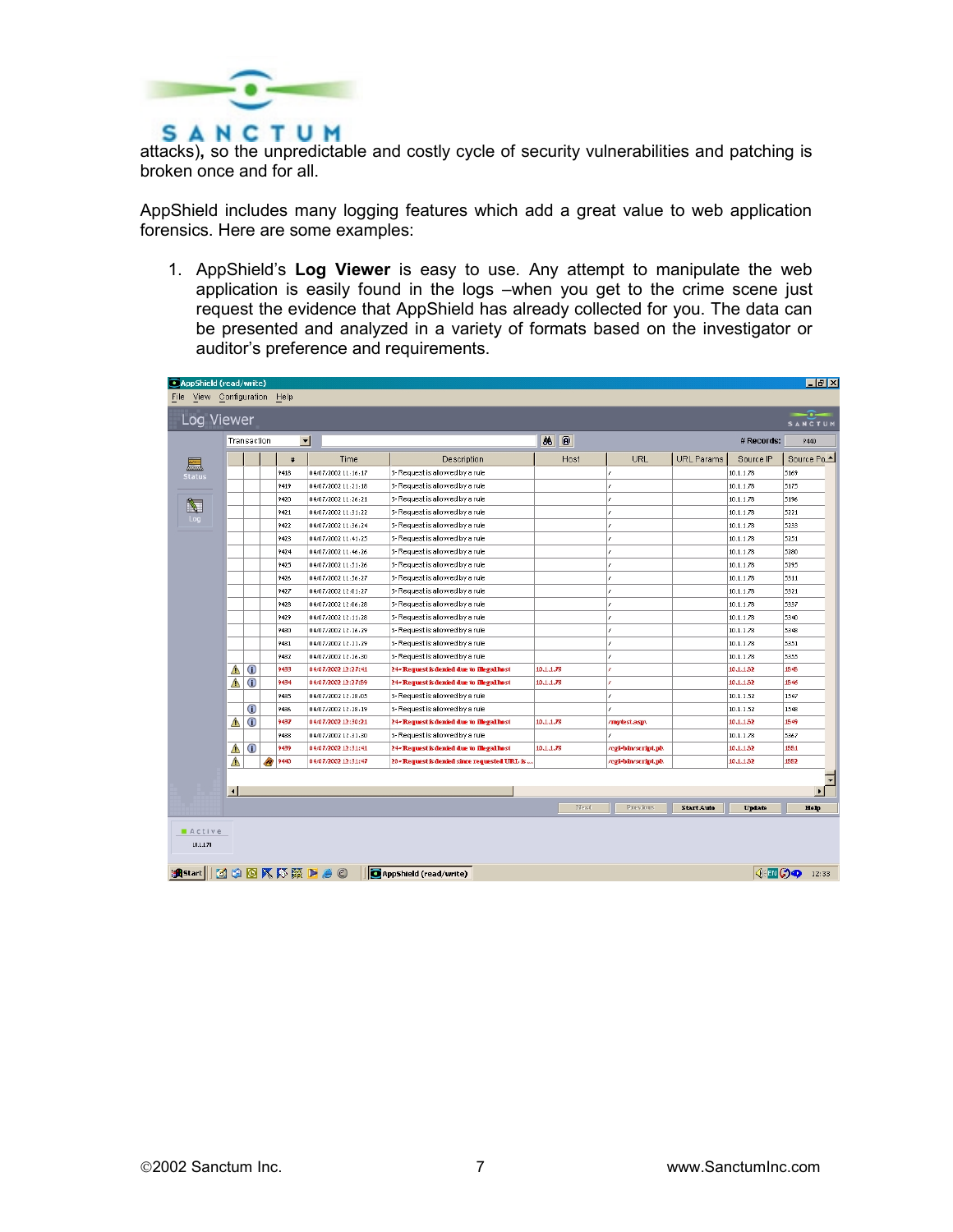

- 2. AppShield employs Sanctum's unique, patented Dynamic Policy Recognition Engine (DPRE) technology to examine and enforce application security policies in real time with the most powerful HTTP security proxy ever developed. This type of positive policy does not require a negative signature database, is unique to each user session, is always accurate and up to date, and requires minimal administration. Because of AppShield's Dynamic Policy Recognition Engine, it is ensured that web applications will only be used the way they were intended by the developer (i.e. Intended application flow). This feature renders all CGI scanning and attacks (as smart as they will be) useless, because the vulnerable CGIs do not belong to the web application.
- 3. In case a hacker tries to send some HTTP header, which is illegal, the Log Viewer will present it clearly, unlike most web servers' log files. The following page contains a screenshot of a request which included an illegal HTTP header (Translate: f)

| AppShield (read/write)       |                        |                                                               |                                                   |                                             |                                  |  |                                 |  |  |       |      |            |            |           |                | $-15$ $\times$ |
|------------------------------|------------------------|---------------------------------------------------------------|---------------------------------------------------|---------------------------------------------|----------------------------------|--|---------------------------------|--|--|-------|------|------------|------------|-----------|----------------|----------------|
| File View Configuration Help |                        |                                                               |                                                   |                                             |                                  |  |                                 |  |  |       |      |            |            |           |                |                |
| Log Viewer                   |                        |                                                               |                                                   |                                             |                                  |  |                                 |  |  |       |      |            |            |           | SANCTUM        |                |
|                              |                        | $\bullet$<br>$\bullet$<br>Transaction<br>$\blacktriangledown$ |                                                   |                                             |                                  |  |                                 |  |  |       |      |            |            | #Record   | $\overline{4}$ |                |
| 酉                            |                        |                                                               | $\pmb{\sharp}$                                    |                                             | Time                             |  | Description                     |  |  | Host  |      | <b>URL</b> | URL Params | Source IP | Source Po      |                |
| <b>Status</b>                |                        |                                                               | $\mathbf{1}$                                      | 04/07/2002 12:37:57                         |                                  |  | 5- Request is allowed by a rule |  |  |       |      |            |            | 10.1.1.52 | 1571           |                |
|                              |                        |                                                               | Ŷ.                                                | 04/07/2002 12:39:17                         |                                  |  | 5- Request is allowed by a rule |  |  |       |      |            |            | 10.1.1.52 | 1572           |                |
|                              |                        | $\bf \bf \bf 0$                                               | $\vert x \vert$<br>More Details on Transaction #3 |                                             |                                  |  |                                 |  |  |       |      |            |            | 10.1.1.52 | 1573           |                |
| $\sum_{Log}$                 |                        |                                                               |                                                   |                                             | The following issues were found: |  |                                 |  |  |       |      |            |            | 10.1.1.78 | 5383           |                |
|                              |                        |                                                               |                                                   | 229: Illegal HTTP Header                    |                                  |  |                                 |  |  |       |      |            |            |           |                |                |
|                              |                        |                                                               |                                                   |                                             |                                  |  |                                 |  |  |       |      |            |            |           |                |                |
|                              |                        |                                                               |                                                   |                                             |                                  |  |                                 |  |  |       |      |            |            |           |                |                |
|                              |                        |                                                               |                                                   | Header Name<br>Action<br>Header Value       |                                  |  |                                 |  |  |       |      |            |            |           |                |                |
|                              |                        |                                                               | Translate                                         |                                             |                                  |  |                                 |  |  |       |      |            |            |           |                |                |
|                              |                        |                                                               |                                                   |                                             |                                  |  |                                 |  |  |       |      |            |            |           |                |                |
|                              |                        |                                                               |                                                   |                                             |                                  |  |                                 |  |  |       |      |            |            |           |                |                |
|                              |                        |                                                               |                                                   |                                             |                                  |  |                                 |  |  |       |      |            |            |           |                |                |
|                              |                        |                                                               |                                                   |                                             |                                  |  |                                 |  |  |       |      |            |            |           |                |                |
|                              |                        |                                                               |                                                   | Illegal HTTP header<br>Description:         |                                  |  |                                 |  |  |       |      |            |            |           |                |                |
|                              |                        |                                                               |                                                   |                                             |                                  |  |                                 |  |  |       |      |            |            |           |                |                |
|                              |                        |                                                               |                                                   | Add the header(s) to the Allow Headers list |                                  |  |                                 |  |  |       |      |            |            |           |                |                |
|                              |                        |                                                               |                                                   | Tip:                                        |                                  |  |                                 |  |  |       |      |            |            |           |                |                |
|                              |                        |                                                               |                                                   |                                             |                                  |  |                                 |  |  |       |      |            |            |           |                |                |
|                              |                        |                                                               |                                                   |                                             |                                  |  |                                 |  |  | Close | Help |            |            |           |                |                |
|                              |                        |                                                               |                                                   |                                             |                                  |  |                                 |  |  |       |      |            |            |           |                |                |
|                              |                        |                                                               |                                                   |                                             |                                  |  |                                 |  |  |       |      |            |            |           |                |                |
|                              |                        |                                                               |                                                   |                                             |                                  |  |                                 |  |  |       |      |            |            |           |                |                |
|                              |                        |                                                               |                                                   |                                             |                                  |  |                                 |  |  |       |      |            |            |           |                |                |
|                              | $\left  \cdot \right $ |                                                               |                                                   |                                             |                                  |  |                                 |  |  |       |      |            |            |           |                |                |
|                              |                        |                                                               |                                                   |                                             |                                  |  |                                 |  |  | Next  |      | Previous   | Start Auto | Update    | Help           |                |
| $A \cap f$ ive               |                        |                                                               |                                                   |                                             |                                  |  |                                 |  |  |       |      |            |            |           |                |                |

- 4. Several attacks use anti-IDS tactics in order to corrupt the log files by injecting hazardous unreadable characters, such as backspace or carriage return. These attacks will not affect AppShield's logging facilities.
- 5. AppShield includes a "**TCP/IP packet logging**" utility, which logs every HTTP related packet. This utility allows you to debug the web and application server's HTTP behavior, and may help with understanding specific attacks and hacking attempts. This tool is just like a detective's magnifying glass; you can't get any closer than this!